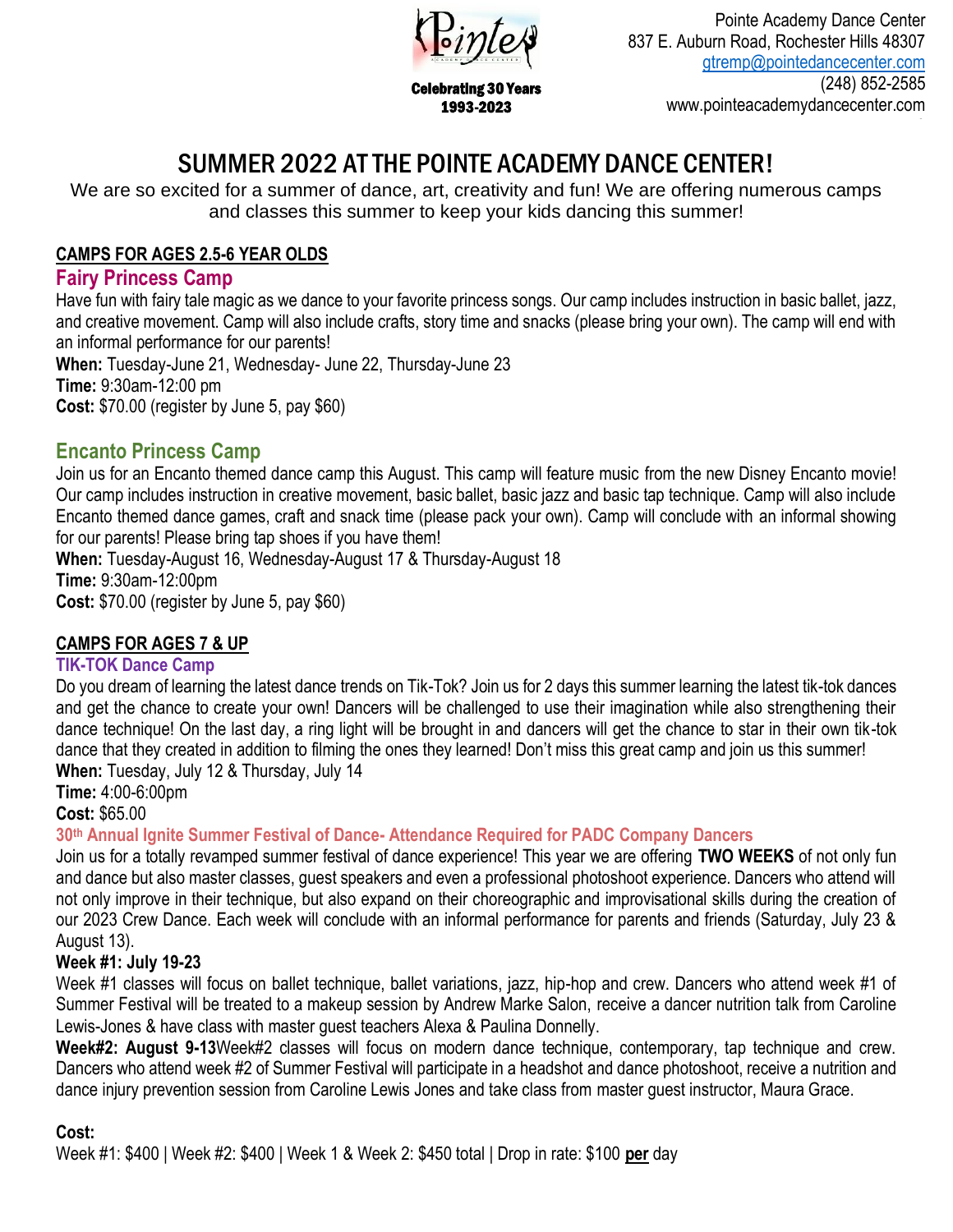

Celebrating 30 Years 1993-2023

## **TECHNIQUE & RECREATIONAL CLASSES FOR AGES 7 & UP**

#### **MONDAY NIGHT CLASSES**

We will be offering Pointe, Ballet technique and Jumps, Turns & Conditioning classes on Monday's this summer! Join us for one, two or all three of these classes and keep up on your dancing and technique all summer long! All Monday classes are open to everyone **ages:** 7 & up!

**Session 1:** Monday-June 27, Monday- July 11 & Monday- July 25 **Session 2:** Monday- August 1, Monday—August 12 & Monday-August 22

#### Monday Ballet Technique

| Ages: 7-11        | Ages 12-Adult   |
|-------------------|-----------------|
| Time: 4:45-6:00pm | Time: 6:30-7:45 |

#### Monday Pointe Technique **Ages 12+**

You must take ballet technique in addition to Pointe! Time: 6:00-6:30

#### Monday Jumps, Turns & Conditioning

| Ages 7-11       | Ages 12-Adult     |
|-----------------|-------------------|
| Time: 6:00-6:45 | Time: 7:45 - 8:30 |

## **Monday Night Class Pricing**

Session 1: \$60.00 Session 1: \$60.00 Session 2: \$50.00 Session 1 & 2: \$80.00 Session 1 & 2: \$70.00

Session 1: \$75.00 Session 1: \$75.00 Session 2: \$75.00 Session 2: \$75.00 Session 1 & 2: \$115.00 Session 1 & 2: \$115.00

Ballet Technique only (ages 7-adult) Jumps, Turns & Conditioning Only (ages 7-adult)<br>
Session 1: \$60.00<br>
Session 1: \$50.00

Ballet Technique & Pointe Technique (ages 12+) Ballet Technique & Jumps, Turns & Conditioning (ages 7+)

Pointe Technique, Ballet Technique & Jumps, Turns & Conditioning

Session 1: \$85.00 Session 2: \$85.00 Session 1 & 2: \$135.00